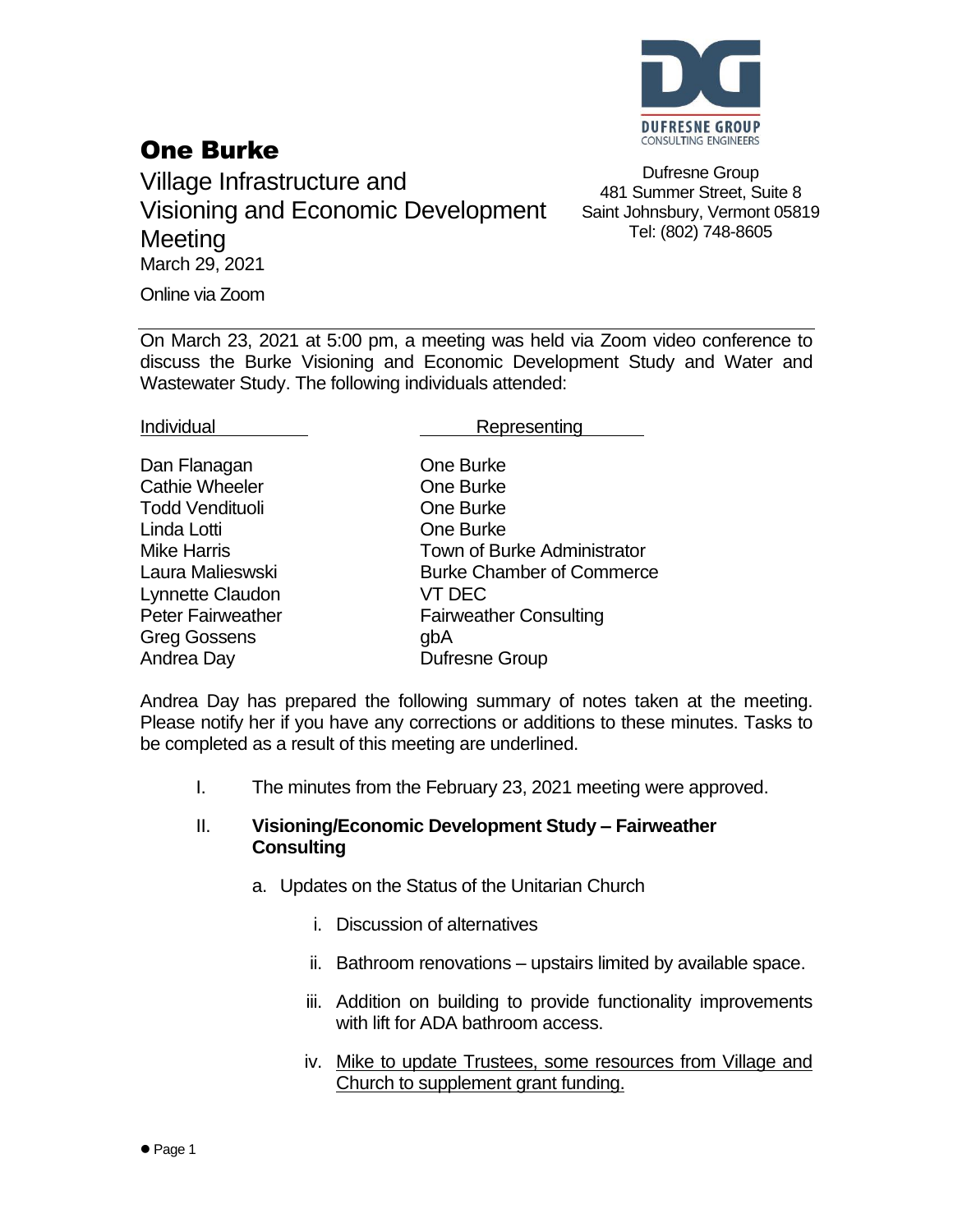- v. Mike would like to select preferred concept and pursue funding.
- vi. Cathie asked about including bathroom in addition for main floor.
- vii. Deadline for funding from VT Preservation trust?
- viii. Greg outlined funding options in report with recommendations.
- ix. In addition to creating ADA bathroom, need improvements to back entrance and electrical.
- x. Need to coordinate with Church to agree on needed improvements.
	- 1. Once desired improvements are determined, a cost analysis is needed.
- xi. If Village and Church came up with a list of projects could work with gbA to determine costs that could be used for funding applications.
- xii. Village meeting on the second Tuesday of April Mike to discuss goals with the Trustees and try and have outline of goals by mid-April.
- xiii. Mike to coordinate with Church first then present to Village
- xiv. Todd asked how to select options?
- xv. Greg what is the goal for the building use? Dream up ideas! Catalytic project for community. Library is less about books – more of a community living room.
- xvi. Potential of attic use discussed but unlikely due to headspace and need for egress.
- xvii. Next steps:
	- Verify Church is on board in April.
	- Present ideas to Selectboard and Trustees.
	- Think about goals for project.
	- Determine improvement goals.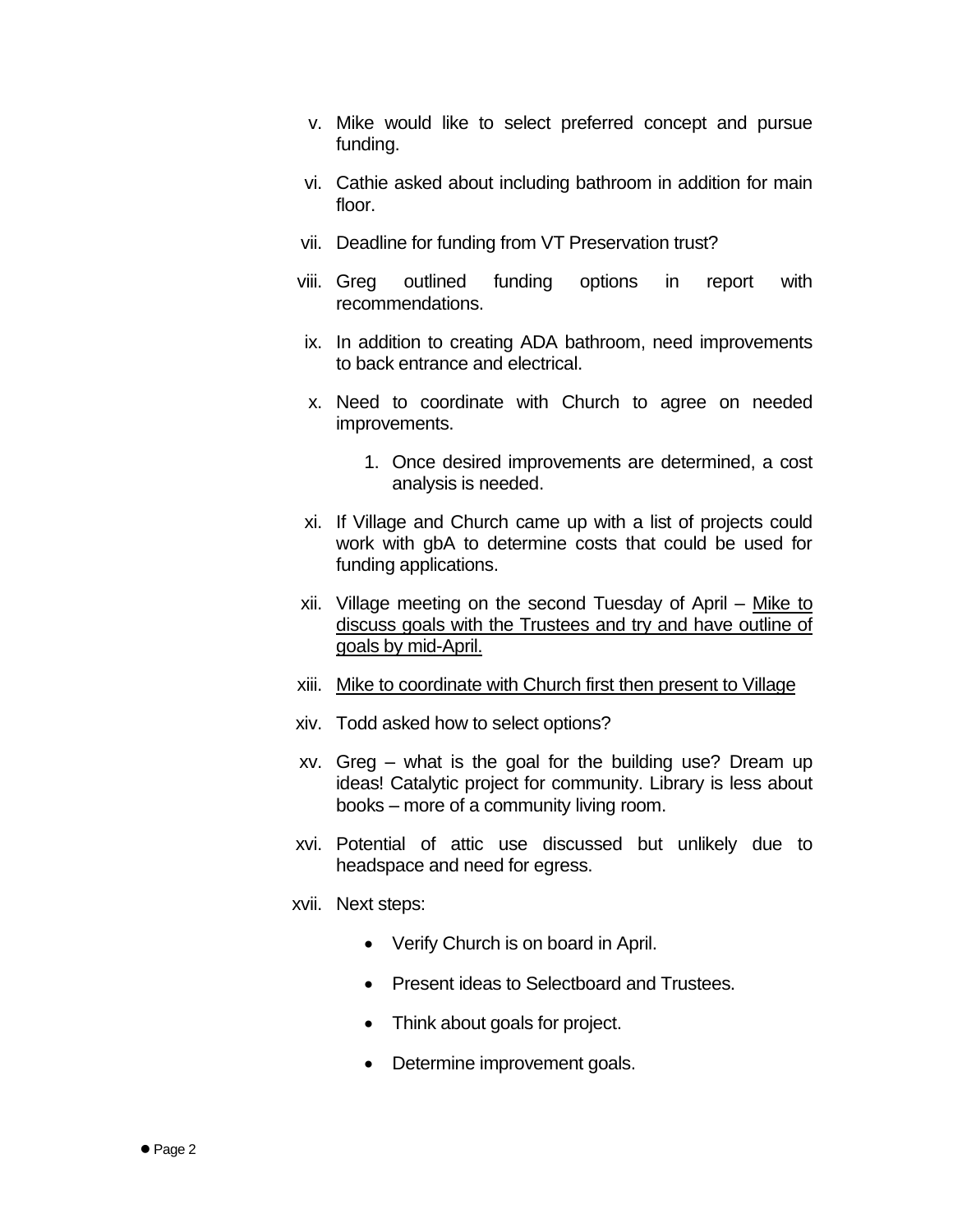- xviii. Expect to have more information for April committees meeting.
- xix. What will the next public presentation be?
- b. Peter will prepare a summary for the April Selectboard Meeting.
- c. Status of approaching property owners in West Burke.
	- i. Looked at Post Office building owner difficult to contact.
	- ii. Old general store.
	- iii. Other buildings owned by Tom Williamson willing to do improvements – attended funding meeting.
	- iv. Dan to reach out to Tom to discuss options.

## III. **Water & Wastewater Study**

- a. Preparing for second round of well testing
	- i. About 15 total.
	- ii. State can't complete tests due to COVID.
	- iii. State has contract with lab to pay for testing.
	- iv. Need to coordinate testing.
		- 1. Volunteer to complete testing or property owners pick up kits and drop off – complete testing themselves.
		- 2. Check how comfortable people are with doing their own testing.
		- 3. Linda willing to provide Café as a location for bottle pick up/drop off.
	- v. Andrea to figure out timing with the lab and courier and reach out to property owners.
	- vi. Offer an option to owners to sample themselves or have someone sample for them.
	- vii. Dan and Linda willing to help with homeowners not comfortable doing testing themselves.